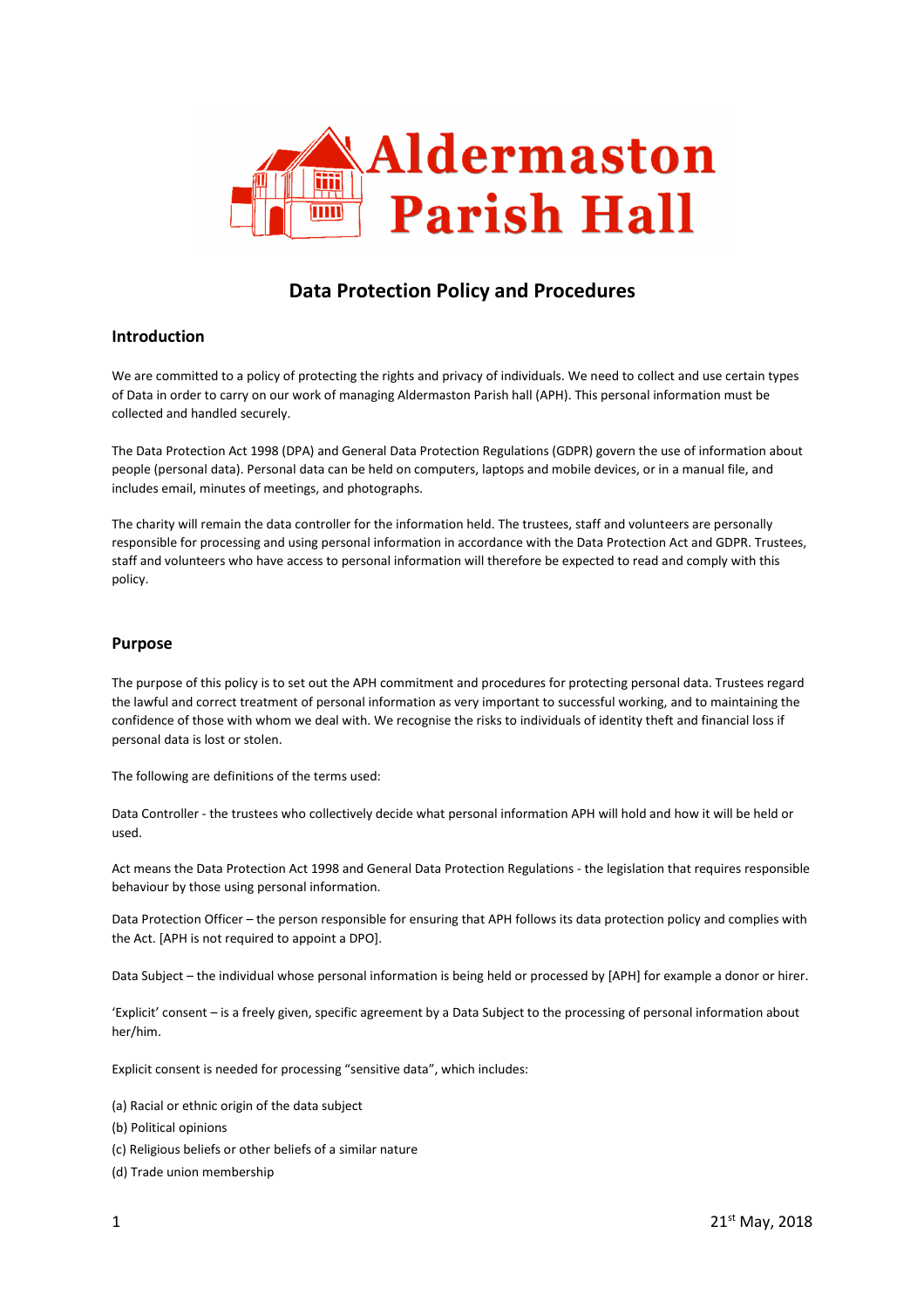(e) Physical or mental health or condition (f) Sexual orientation (g) Criminal record (h) Proceedings for any offence committed or alleged to have been committed Information Commissioner's Office (ICO) - the ICO is responsible for implementing and overseeing the Data Protection Act 1998.

Processing – means collecting, amending, handling, storing or disclosing personal information.

Personal Information – information about living individuals that enables them to be identified – e.g. names, addresses, telephone numbers and email addresses. It does not apply to information about organisations, companies and agencies but applies to named persons, such as individual volunteers.

### **The Data Protection Act**

This contains 8 principles for processing personal data with which we must comply.

### **Personal data:**

1. Shall be processed fairly and lawfully and, in particular, shall not be processed unless specific conditions are met,

2. Shall be obtained only for one or more of the purposes specified in the Act, and shall not be processed in any manner incompatible with that purpose or those purposes,

- 3. Shall be adequate, relevant and not excessive in relation to those purpose(s).
- 4. Shall be accurate and, where necessary, kept up to date,
- 5. Shall not be kept for longer than is necessary,
- 6. Shall be processed in accordance with the rights of data subjects under the Act,

7. Shall be kept secure by the Data Controller who takes appropriate technical and other measures to prevent unauthorised or unlawful processing or accidental loss or destruction of, or damage to, personal information,

8. Shall not be transferred to a country or territory outside the European Economic Area unless that country or territory ensures an adequate level of protection for the rights and freedoms of data subjects in relation to the processing of personal information.

# **Applying the Data Protection Act within the charity**

We will let people know why we are collecting their data, which is for the purpose of managing [the hall], its hiring's and finances. It is our responsibility to ensure the data is only used for this purpose. Access to personal information will be limited to trustees, staff and volunteers.

### **Correcting data**

Individuals have a right to make a Subject Access Request (SAR) to find out whether the charity holds their personal data, where, what it is used for and to have data corrected if it is wrong, to prevent use which is causing them damage or distress, or to stop marketing information being sent to them. Any SAR must be dealt with within 30 days. Steps must first be taken to confirm the identity of the individual before providing information, requiring both photo identification e.g. passport and confirmation of address e.g. recent utility bill, bank or credit card statement.

### **Responsibilities**

APH is the Data Controller under the Act, and is legally responsible for complying with Act, which means that it determines what purposes personal information held will be used for.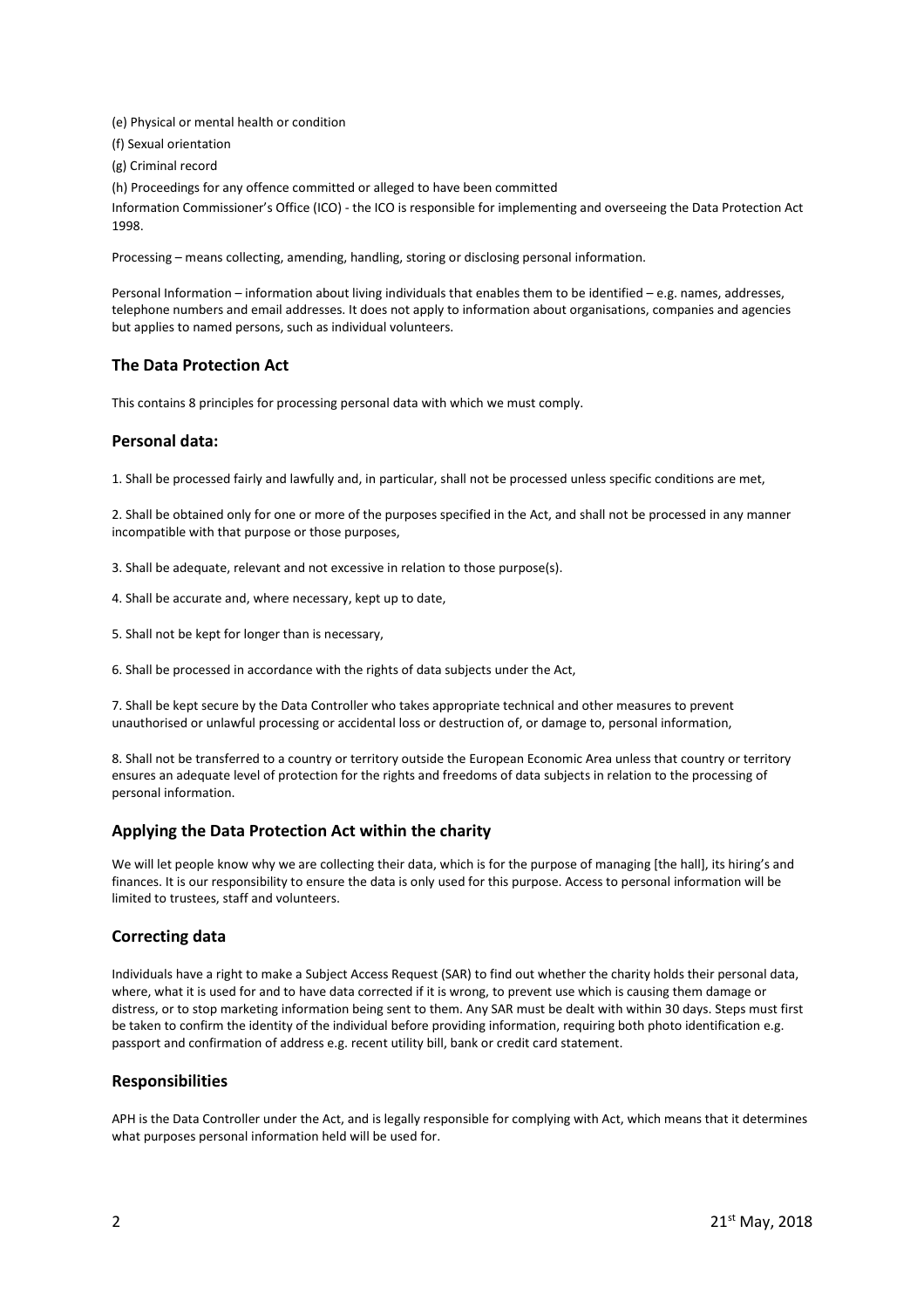The management committee will take into account legal requirements and ensure that it is properly implemented, and will through appropriate management, strict application of criteria and controls:

a) Collection and use information fairly.

b) Specify the purposes for which information is used.

c) Collect and process appropriate information, and only to the extent that it is needed to fulfil its operational needs or to comply with any legal requirements. d) Ensure the quality of information used.

e) Ensure the rights of people about whom information is held, can be exercised under the Act.

These include:

i) The right to be informed that processing is undertaken.

ii) The right of access to one's personal information.

iii) The right to prevent processing in certain circumstances, and

iv) The right to correct, rectify, block or erase information which is regarded as wrong information.

f) Take appropriate technical and organisational security measures to safeguard personal information,

g) Ensure that personal information is not transferred abroad without suitable safeguards,

h) Treat people justly and fairly whatever their age, religion, disability, gender, sexual orientation or ethnicity when dealing with requests for information,

i) Set out clear procedures for responding to requests for information.

All trustees, staff and volunteers are aware that a breach of the rules and procedures identified in this policy may lead to action being taken against them.

[If appointed]: The Data Protection Officer on the management committee is:

Name:

Contact Details:

The Data Protection Officer will be responsible for ensuring that the policy is implemented and will have overall responsibility for:

a) Everyone processing personal information understands that they are contractually responsible for following good data protection practice

b) Everyone processing personal information is appropriately trained to do so

c) Everyone processing personal information is appropriately supervised

d) Anybody wanting to make enquiries about handling personal information knows what to do

e) Dealing promptly and courteously with any enquiries about handling personal information

f) Describe clearly how the charity handles personal information

g) Will regularly review and audit the ways it holds, manages and uses personal information

h) Will regularly assess and evaluate its methods and performance in relation to handling personal information.

This policy will be updated as necessary to reflect best practice in data management, security and control and to ensure compliance with any changes or amendments made to the Data Protection Act 1998.

In case of any queries or questions in relation to this policy please contact [the Data Protection Officer].

### **Procedures for Handling Data & Data Security**

APH has a duty to ensure that appropriate technical and organisational measures and training are taken to prevent:

Unauthorised or unlawful processing of personal data Unauthorised disclosure of personal data Accidental loss of personal data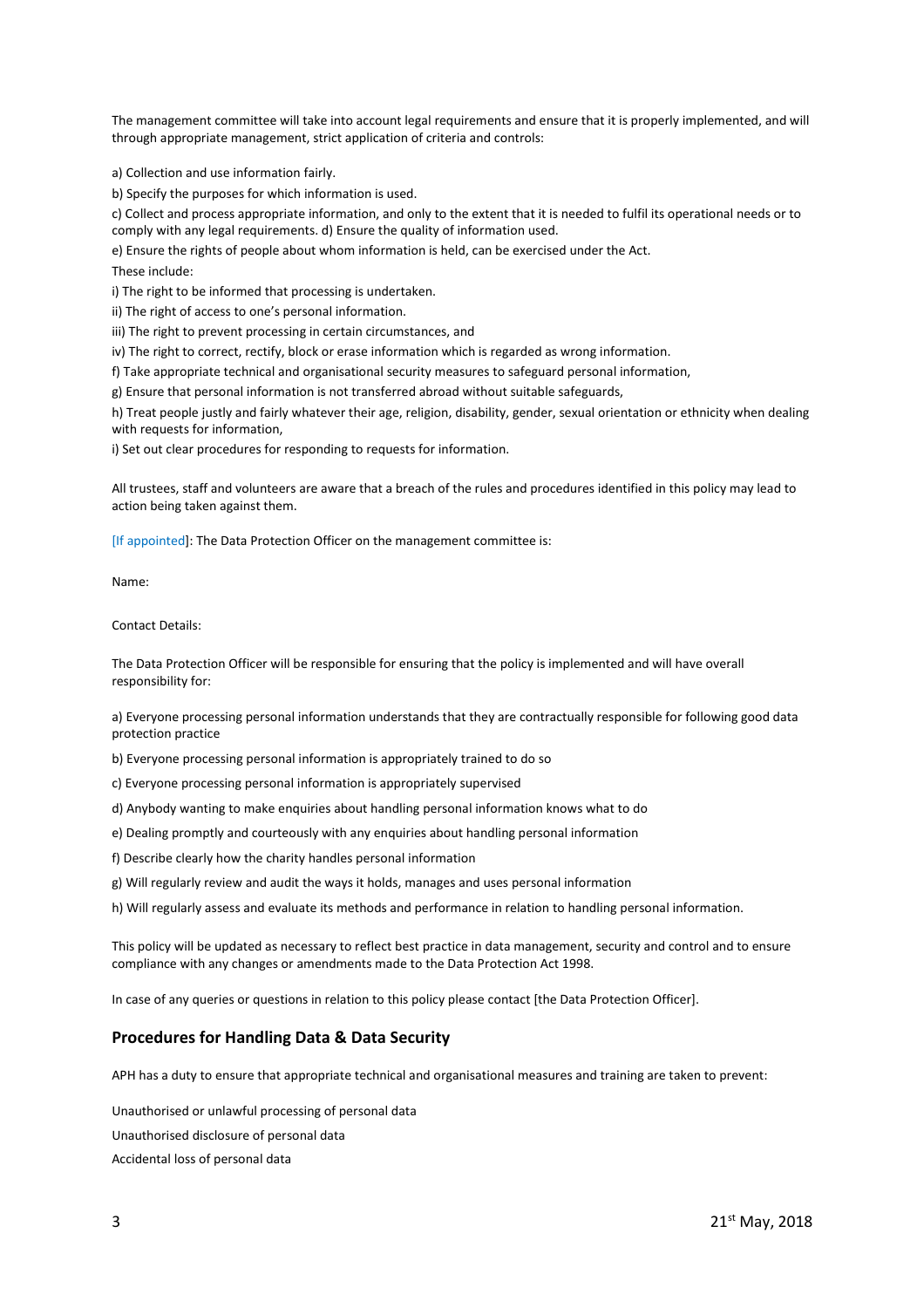All trustees, staff and volunteers must therefore ensure that personal data is dealt with properly no matter how it is collected, recorded or used. This applies whether or not the information is held on paper, in a computer or recorded by some other means e.g. tablet or mobile phone.

Personal data relates to data of living individuals who can be identified from that data and use of that data could cause an individual damage or distress. This does not mean that mentioning someone's name in a document comprises personal data; however, combining various data elements such as a person's name and salary or religious beliefs etc. would be classed as personal data, and falls within the scope of the DPA. It is therefore important that all staff consider any information (which is not otherwise in the public domain) that can be used to identify an individual as personal data and observe the guidance given below.

## **Privacy Notice and Consent Policy**

The private notice and consent policy are as follows:

Consent forms will be stored by the Secretary in a securely held electronic or paper file.

### **Operational Guidance**

#### **Email:**

All trustees, staff and volunteers should consider whether an email (both incoming and outgoing) will need to be kept as an official record. If the email needs to be retained it should be saved into the appropriate folder or printed and stored securely.

Remember, emails that contain personal information no longer required for operational use, should be deleted from the personal mailbox and any "deleted items" box.

#### **Phone Calls:**

Phone calls can lead to unauthorised use or disclosure of personal information and the following precautions should be taken:

Personal information should not be given out over the telephone unless you have no doubts as to the caller's identity and the information requested is innocuous.

If you have any doubts, ask the caller to put their enquiry in writing.

If you receive a phone call asking for personal information to be checked or confirmed be aware that the call may come from someone impersonating someone with a right of access.

### **Laptops and Portable Devices**:

All laptops and portable devices that hold data containing personal information must be protected with a suitable encryption program (password).

Ensure your laptop is locked (password protected) when left unattended, even for short periods of time.

When travelling in a car, make sure the laptop is out of sight, preferably in the boot.

If you have to leave your laptop in an unattended vehicle at any time, put it in the boot and ensure all doors are locked and any alarm set.

Never leave laptops or portable devices in your vehicle overnight.

Do not leave laptops or portable devices unattended in restaurants or bars, or any other venue.

When travelling on public transport, keep it with you at all times, do not leave it in luggage racks or even on the floor alongside you.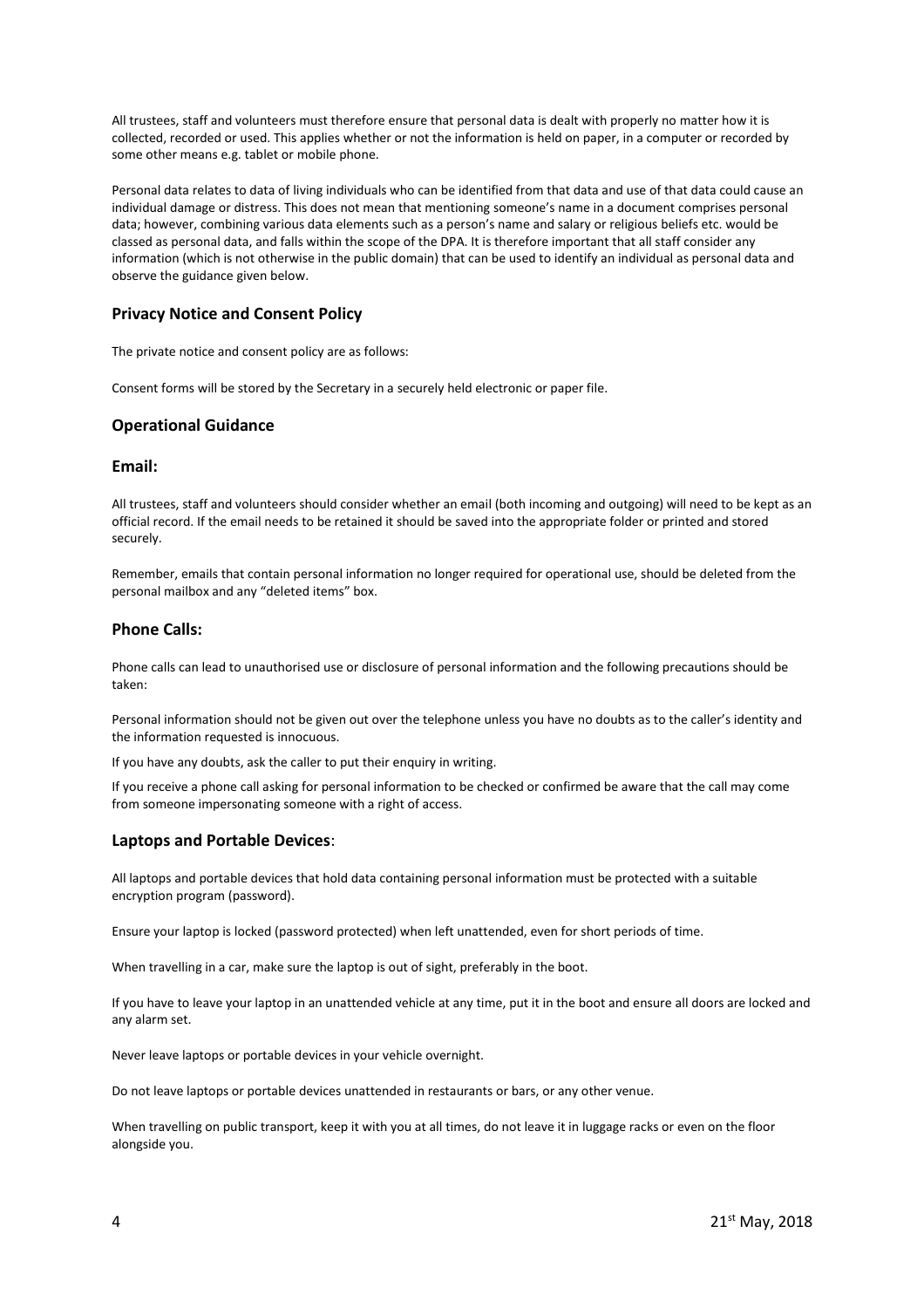## **Data Security and Storage:**

Store as little personal data as possible on your computer or laptop; only keep those files that are essential. Personal data received on disk or memory stick should be saved to the relevant file on the server or laptop. The disk or memory stick should then be securely returned (if applicable), safely stored or wiped and securely disposed of.

Always lock (password protect) your computer or laptop when left unattended.

#### **Passwords:**

Do not use passwords that are easy to guess. All your passwords should contain both upper and lower-case letters and preferably contain some numbers. Ideally passwords should be 6 characters or more in length.

#### Protect Your Password:

Common sense rules for passwords are: do not give out your password Do not write your password somewhere on your laptop

Do not keep it written on something stored in the laptop case.

### **Data Storage:**

Personal data will be stored securely and will only be accessible to authorised volunteers or staff.

Information will be stored for only as long as it is needed or required by statute and will be disposed of appropriately. For financial records this will be up to 7 years. For employee records see below. Archival material such as minutes and legal documents will be stored indefinitely. Other correspondence and emails will be disposed of when no longer required or when trustees, staff or volunteers retire.

All personal data held for the organisation must be non-recoverable from any computer which has been passed on/sold to a third party.

### **Information Regarding Employees or Former Employees:**

Information regarding an employee or a former employee, will be kept indefinitely. If something occurs years later it might be necessary to refer back to a job application or other document to check what was disclosed earlier, in order that trustees comply with their obligations e.g. regarding employment law, taxation, pensions or insurance.

### **Accident Book:**

This will be checked regularly. Any page which has been completed will be removed, appropriate action taken and the page filed securely.

#### **Data Subject Access Requests:**

We may occasionally need to share data with other agencies such as the local authority, funding bodies and other voluntary agencies in circumstances which are not in furtherance of the management of the charity. The circumstances where the law allows the charity to disclose data (including sensitive data) without the data subject's consent are:

a) Carrying out a legal duty or as authorised by the Secretary of State Protecting vital interests of a Data Subject or other person e.g. child protection

b) The Data Subject has already made the information public

c) Conducting any legal proceedings, obtaining legal advice or defending any legal rights

d) Monitoring for equal opportunities purposes – i.e. race, disability or religion

We regard the lawful and correct treatment of personal information as very important to successful working, and to maintaining the confidence of those with whom we deal.

We intend to ensure that personal information is treated lawfully and correctly.